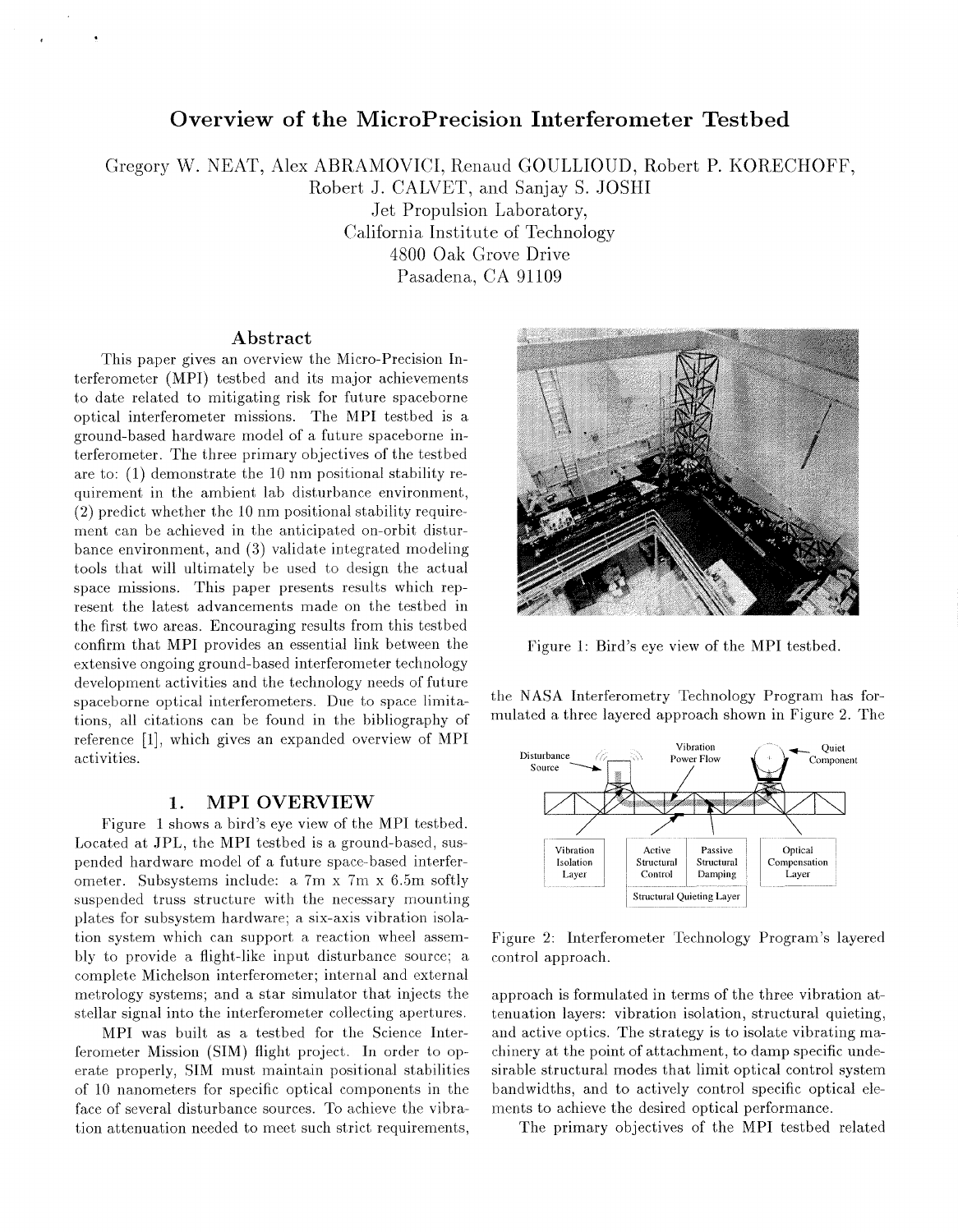to vibration attenuation performance are to:  $(1)$  demonstrate the 10 nm positional stability requirement in the ambient lab disturbance environment, (2) predict whether the 10 nm positional stability requirement can be achicved in the anticipated on-orbit disturbance environment, and *(3)* validate integrated modeling tools that will ultimately be used to design the actual space missions. This paper presents results which represent the latest advancements made on the testbed in the first two areas.

The testbed evolution has followed a phased delivery [Neat, Sword, et.al (1993)]. Each phase is marked by a major configuration change by following a design, procurement, integration and test sequence. 'The first major delivery was the bare structure in 1991 [Sword *8.~* Carne (1993)l. The next major delivery was the first interferometer baseline with the six-axis isolation system in 1994 [Neat, O'Brien, et. al. (1995)]. The testbed is presently well into the test phase of the single interferometer configuration. The paper describes this testbed configuration and results from this phase.

## **2. DISTURBANCE SOURCES**

#### **2.1. Ambient Laboratory**

This disturbance class includes all sources that affect the interferometer in measurements that will not exist in space. Examples of these sources include building air conditioning, computer cooling fans, gravity, and people walking. These sources manifest themselves as motions of the pseudo star, optical mounts, swaying structure, air tubulence etc. Together these motions from the ambient environment cause RMS motions in optical metrics approximately a. factor of 10 higher than what is expected on-orbit. Though the ambient disturbance source is concentrated primarily at low frequency, achieving nanometer positional stabilities in this environment is a challenging problem.

#### **2.2. On-orbit**

This class of disturbances includes all sources that are anticipated in the on-orbit environment. The predominant identified source to date are the spacecraft reaction wheel assemblies. Although wheel size is still in question, the SIM design baselines the HST RWA's primarily because these wheels are the quietest wheels flown to date. Fortunately, the HST RWA's have been modeled based on measurements of flight units [Hasha (1986)]. In this model, each wheel produces disturbances in five degreesof-freedom: one axial force (along the wheel spin axis), two radial forces (normal to the spin axis), and two radial torques (wheel wobble). These disturbances result from wheel imbalances and bearing imperfections and are harmonics of the wheel speed with amplitudes proportional to wheel speed squared [Hasha (1986)l.

## **3. CONTROL APPROACH**

This section describes the overall vibration attenuation strategy while the instrument is in observing mode. The strategy differs depending on which disturbance rejection problem is being addressed; the ambient lab disturbance or the on-orbit disturbance. Within the context of the layered control strategy depicted in Figure 2, the differences are in optical loop bandwidths and isolation system contribution to the disturbance rejection performance. For the ambient disturbance rejection problem, no limit is given for closed loop bandwidths. Limitations are thus imposed by actuator, sensor or sample rate limitations for example. For the on-orbit disturbance rejection problem, the sensors dictate the closed loop bandwidth based on known limitations on stelhr magnitudes anticipated for this mission. This limitation is set at *300Hz.*  The other major difference regards the isolation system. In the arnbient disturbance rejection case, this vibration attenuation layer does not participate in improving endto-end performance since disturbances enter from all directions. This contrasts to the on-orbit case in which the primary disturbance source is the RWA's which interface to the structure through the isolation system.

As a first cut, the MPI testbed adopted a broadband control strategy to meet these requirements. For the isolation system, this means as soft as possible without interfering with the attitude control system and to accommodate limitations imposed by gravity. For the optics, this means maximum disturbance rejection, from dc to  $300Hz$ . The function of the MPI testbed is to show how well the RWA disturbance can be rejected given these constraints.

#### **4. SYSTEM DESCRIPTION**

Figure *3* shows a system level block diagram of the primary elements that compose the MPI testbed and their relationship to each other. This section discusses each of these elements individually.

#### **4.1. Structure**

The structure is made up of drawn thin walled 6061- T6 aluminum tubes. To correct for "non-straight" tubes, each tube was "floated" in precision end fittings while adhesive was injected and cured [Sword & Carne (1993)]. The joint design consists of an aluminum node ball interconnecting two or more struts with "b-nut" interface hardware which allowed simple installation and a mechanism to preload the joints. Details on the structure design and assembly procedures are given in reference [Sword & Carne (1993)l. In the initial hare structure configuration, the first flexible mode of the structure was *7.7H.z* and had an estimated 1 percent modal damping. Initial modal test results showed the bare structure demonstrated extremely linear behavior [Sword & Carne (1993)].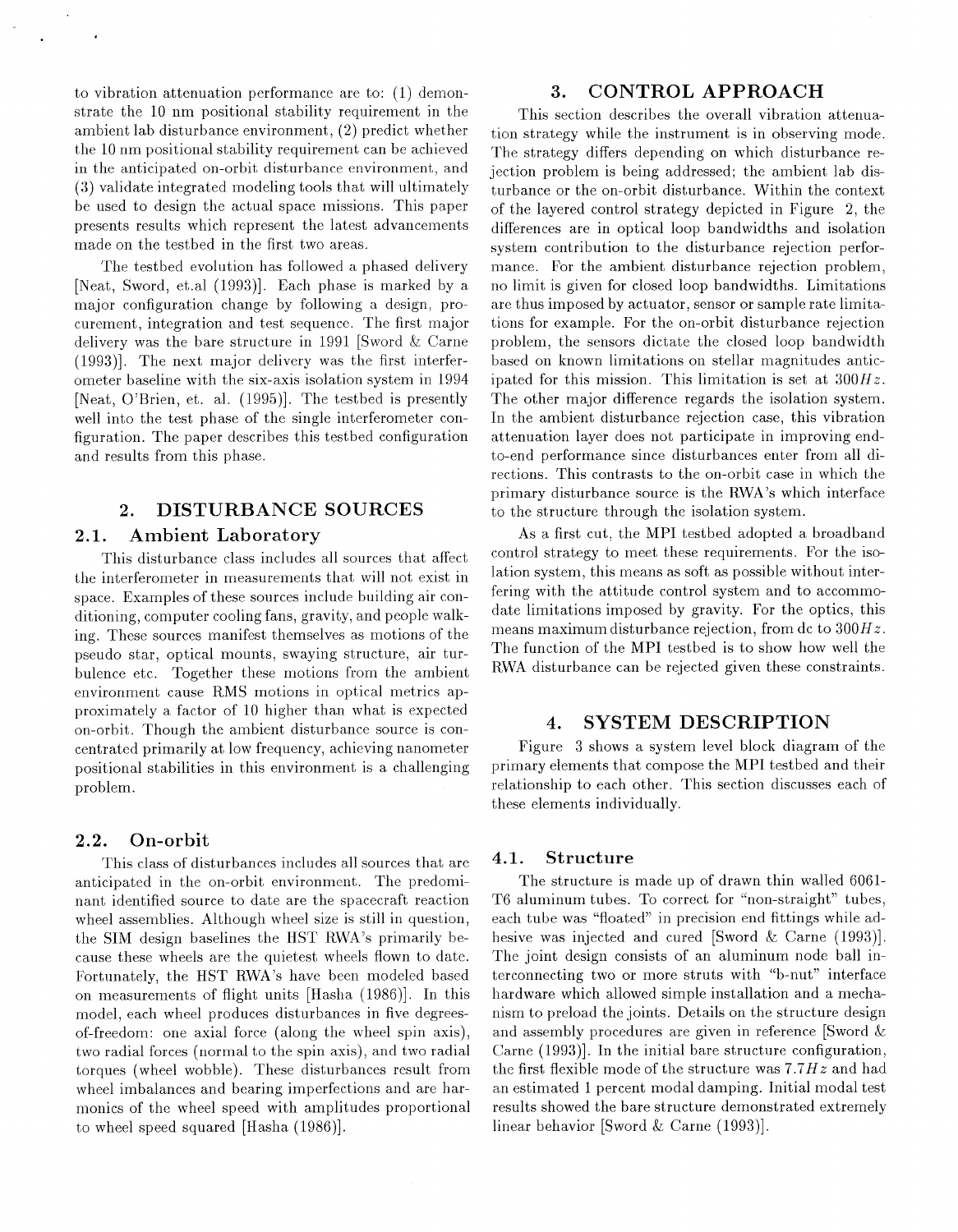

Figure *3:* System block diagram showing the relationships between the major MPI testbed subsystems.

## **4.2.** Suspension System/Attitude Control System

An active/passive suspension system supports the testbed from the facility ceiling [Keinholz (1994)l. This system must meet two requirements: (I) isolate the structure from the building, and (2) provide a mechanism to change the rigid body orientation of the structure. The device is made up of two systems. A pneumatic system supports the load of the testbed at the particular support location. This is done by supporting the load by an air cushion. The force is defined by the source air pressure and the area of the device's piston. If the air pressure could be regulated precisely, the pneumatic device would be adequate to support the testbed in a desired vertical position. However, the pressure regulators are not ideal. In parallel with this device is a voice coil actuator which provides a centering function to hold the testbed in the desired position. In addition, the voice coil actuator allows for changes to the testbed's rigid hody orientation. Four of these devices (three active, one passive) suspend the testbed from the facility ceiling. With this system, all 6 rigid body modes are in the *O.1Hz* region.

#### **4.3.** Artificial Star

Figure 4 zooms in on the testbed optics boom and traces the stellar optical path through the artificial star and through the testbed optical train. The included schematic diagram calls out important optical components. In addition, the inset in Figure 4 indicates the changes in the stellar beam cross section at the respective locations in the optical path. The following artificial star and interferometer descriptions trace the stellar optical path through the system.



Figure 4: Optical layout for the first MPI baseline from star simulator to optical detectors. The schematic diagram and the photograph depict the same regions of the testbed. The inset shows the beam cross section at different points in the optical path.

The "star" source is the laser head of a commercial laser interferometer system that sits on a pneumatically supported optical table.

#### **4.4.** Interferometer

The two interferometer beam paths experience symmetrical reflections in the two interferometer arms on the testbed. The following discussion traces the "inboard" beam path (collecting aperture on the right-hand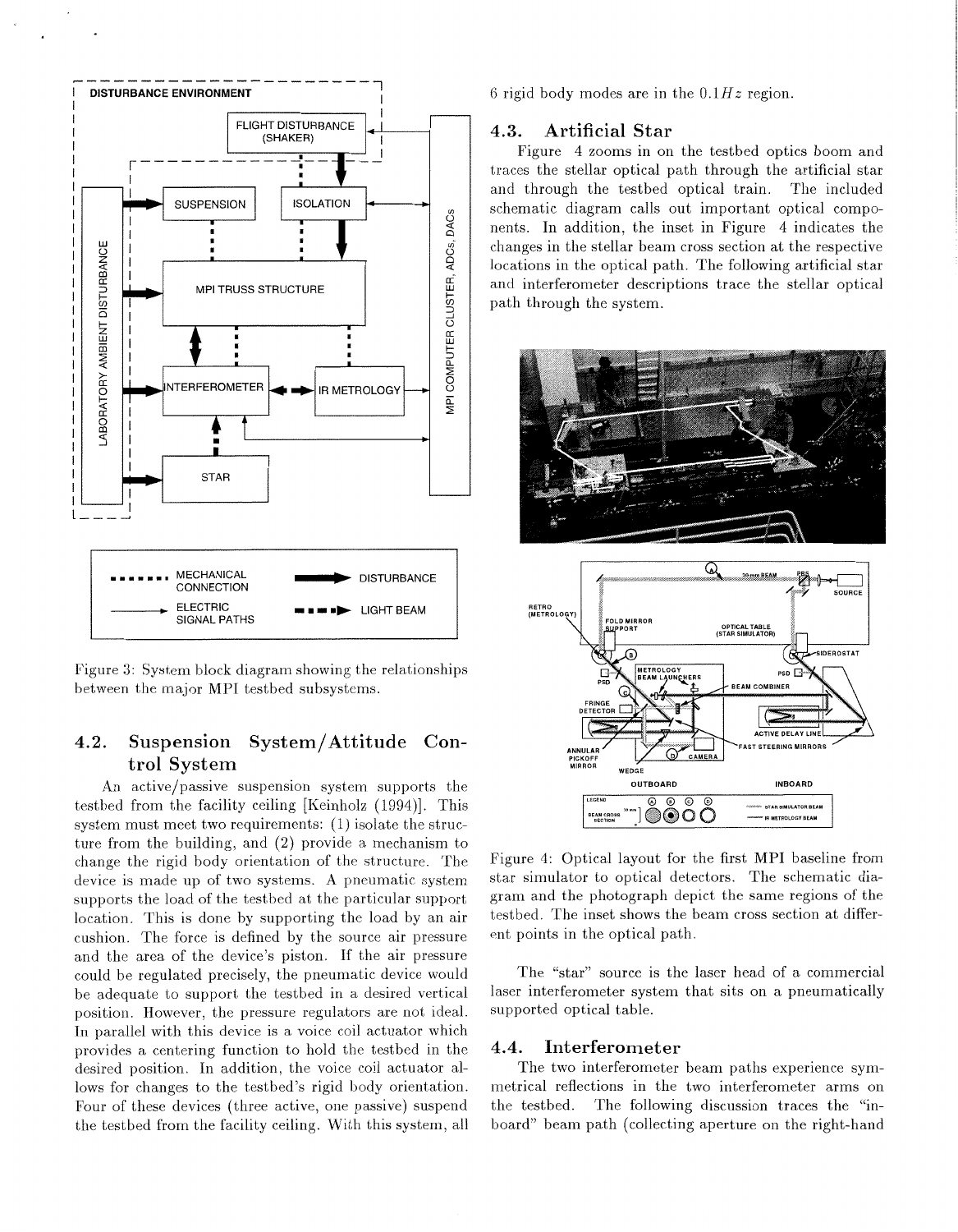side of the figure) without loss of generality. The twoaxis gimbaled siderostat mirror contains a 12 mm cornercube retroreflector used by the internal metrology system. Therefore, the beam leaving the siderostat consists of an annular stellar beam and a central infrared metrology beam. A 90/10 beamsplitter picks off 10% of this beam and sends it to a coarse acquisition sensor (a position sensitive device, PSD), used by the siderostat to initially acquire the star. The remaining light travels to the two-axis, high bandwidth steering mirror which sends the light into the active delay line.

The output beam from the active delay line reflects off three fold mirrors, sending the beam to the "outboard" plate (closest to the collecting aperture on the left-hand side of the figure). The third fold mirror directs the bearn from the inboard siderostat to the beam combiner, where it is refiected to join the the transmitted beam from the outboard siderostat. After the beam combiner, the central portion of the combined stellar beams passes through the hole in the annular pick-off mirror to a fringe detector as a single beam with two orthogonally polarized components, with frequencies dilfering by 1.8 MHz and with a phase difference which depends on the optical path difference for the two arms. The detector, a standard receiver for the commercial interferometer, produces a 1.8 MHz heterodyne signal with a phase that varies as the fringe position of the stellar beams changes. The annular pick-off mirror reflects the outer portion  $(30 \text{ mm } OD \text{ and } 25 \text{ mm})$ ID) of each stellar beam towards a digital CCD camera.

Finally, the outboard optical path contains an additional wedge that has a central hole which corresponds to the pick-off mirror hole diameter. This causes the outer annular region of the beam from the outboard siderostat to be deflected by 1 arc minute while the center portion passes undeflected. Thus, at the pick-off mirror, the central portions of the beams are parallel, while the outer regions propagate along directions malting a 1 arc minute angle. The two reflected beams are therefore focused at different points on the CCD camera, which allows to sense the pointing of the two beams with a single sensor. The digital image is processed in real time in order to find the centroid of the beam images. The algorithm currently in use determines the position of the image centroid with a resolution of 0.01 pixels. For additional details on the optical system, see [Hines  $(1995)$ ].

## **4.5. Metrology System**

In addition to the stellar beams, two independent internal metrology beams trace the internal paths (from beam combiner to corner-cube retroreflectors at the siderostats) of each interferometer arm. The external metrology monitors changes in the relative positions of the different interferometer baselines. It does this by launching a large number of metrology beams from the external metrology boom, to each siderostat which contain corner cube retroreflectors in the center. Together, these beams form an optical truss.

#### **4.6. Isolation System**

MPI incorporates a six-axis vibration isolation system consisting of a plate attached to the top of a hexapod mount. The top plate provides an interface for actual reaction wheels, rotational shakers or linear translating shakers. The shakers either emulate the reaction wheel disturbance or provide a broadband disturbance input for transfer function measurements. The objective of the isolator is to pass low frequency reaction wheel control torques across the mount while simultaneously preventing the undesirable, high frequency reaction wheel disturbance harmonics from passing across the mount.

The mount design utilizes a passive and active isolation capability. The approach is to enhance the mounts' inherent passive performance with an active stage. The mount consists of 6 identical isolator struts arranged in a. mutually orthogonal hexapod configuration. Each strut contains a simple voice coil actuator, a parallel motion flexure that connects the voice coil magnet to the coil (providing the passive stiffness), and a force transducer for feedback. The control strategy is to close six independent SlSO loops to actively soften each strut's passive stiffness by a factor of 10-100 thereby moving the mount's passive corner frequencies down by a factor of 3-10. The present system has a 10 Hz passive mount corner frequency. For more details on the isolation system, see reference [Spanos, R.ahman, et. ai. (1995)l.

#### **4.7. Real-Time computer System**

All instrument control functions are provided by a digitd real-time computer system. The instrument operator sits at a SUN workstation which is the host to a VMEbased system that provides the real-time control functions. These functions range from instrument sequencing through different operating modes to the individual digital controller implementations.

#### **5. MODES OF OPERATION**

The primary operating mode of interest on the testbed is when the interferometer "observes" a star. This is the operating mode when the *lOnm* requirement must be demonstrated. However, to reach this condition, as with the on-orbit instrument, requires a large number of initialization, calibration and acquisition procedures. Figure 5 provides a high level sequence of operations that must be executed to reach "observing" mode. All of these sequential operating modes use a subset of the elements described in the System Description section of this paper.

#### **5.1. Coarse Acquisition System**

This system is responsible for placing the two incoming stellar beams on the fine pointing camera located at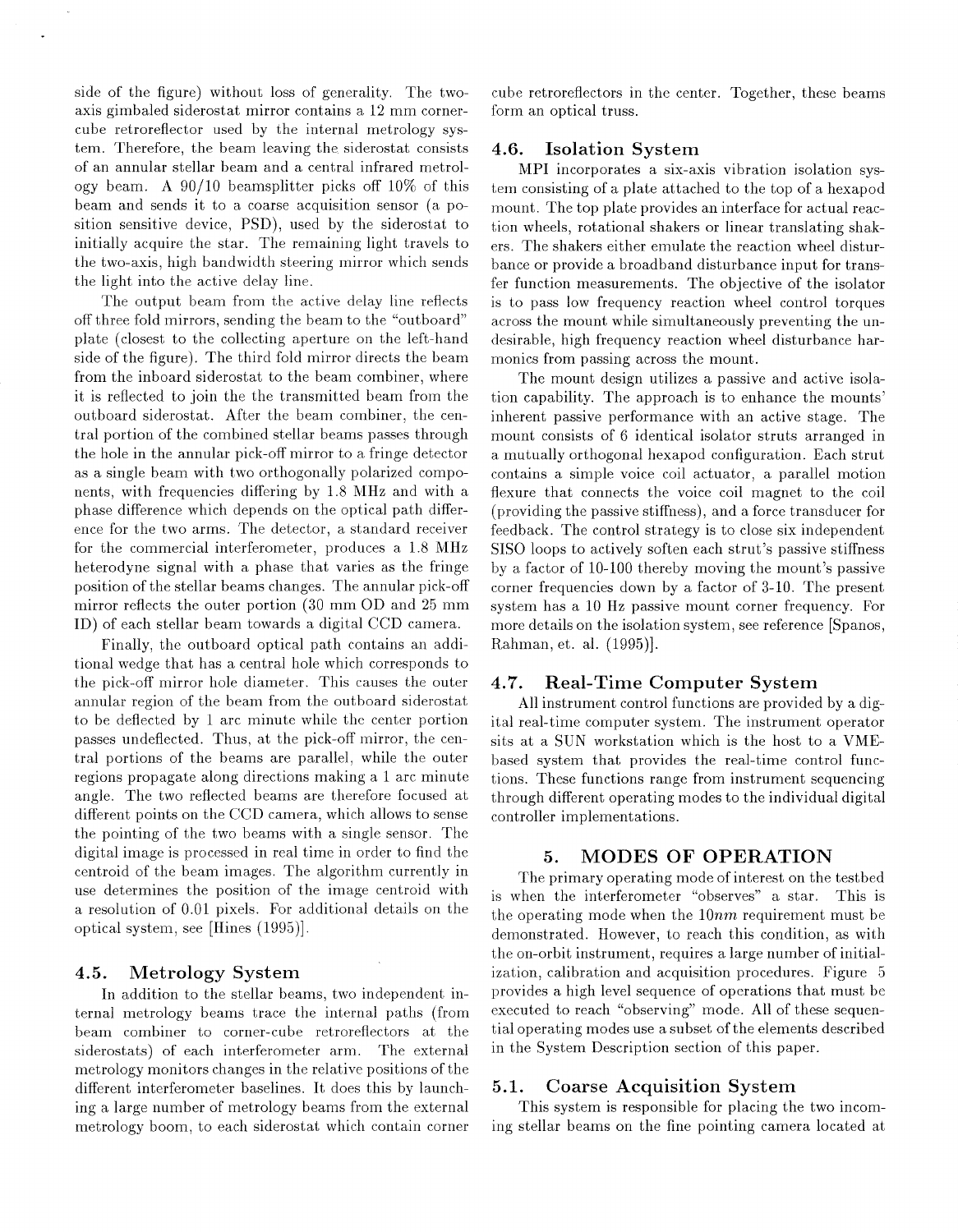INSTRUMENT COARSE FINE FRINGE FRINGE TRACKING<br>INITIALIZATION ACQUISITION POINTING COUISITION (OBSERVING MODE) FRINGE TRACKING

Figure 5: High-level sequence of operating modes to reach instrument "observing" mode.

the end of the optical train. Quasi-static disturbances such as thermal variations in the lab or dynamic rigid body motions of the star relative to the swaying testbed cause the wave fronts of the two incoming beams to become non-parallel. The coarse acquisition system rejects these low frequency large amplitude (milliradian) disturbances. The pointing error is sensed with a two-dimensional PSD placed in the focal plane of a lens that focuses the beam which is picked off the main beam by a  $90/10\%$  beamsplitter. The PSD null position is co-boresighted with the center of the camera located at the end of the optical train. The PSD output is digitized at *2kHz* and filtered with a second order low pass with a cross-over frequency of  $2Hz$ . The loops are all decoupled *so* that the same filter is used for both axes, on both siderostats. The compensator output is fed to the siderostat controller, which generates the signals that operate the micro-stepper motors controlling the two pointing degrees of freedom of the siderostat.

#### **5.2.** Fine Pointing System

Once the spots from the two interferometer arms are on the camera, the fine pointing system maintains parallel wavefronts in the presence of the higher frequency disturbances. The fast steering mirror has a bandwidth of 1 kHz and an angular range of 70 arcsecs. Three symmetrically oriented piezo actuators position the mirror, providing tip and tilt motion. The sensor for the pointing control subsystem is a high-frame-rate 32 x 32 pixel CCD camera. During closed loop operation, only a  $5 \times 5$  pixel window is transferred from the camera to the processor enabling high sample rates. The dedicated processor for this loop calculates x, y centroid values for this 5 x 5 image at 4 kHz.

The fundamental approach to the pointing control design is to decouple the x and y tilts resulting in 2 independent single-input, single-output compensators for each interferometer arm. By design, all four of these loops have the same plant transfer function and, therefore, utilize the identical compensator design. The compensator (for all four loops) is 7th order, and provides 60 dB of feedback at low frequency  $(1 \text{ Hz})$  and the unity gain frequency is *80Hz.* In the presence of the lab ambient noise environment, this control approach stabilizes pointing to 0.27 *prad* (RMS) which is a factor of 10 better than the requirement. With the two interferometer arms locked onto the same star, the stellar fringe can now he acquired. See references [Neat, O'Brien, et. al. (1995)][O'Brien & Neat (1995)] for more details on the pointing control subsystem.

## *5.3.* Fringe Acquisition

The present HeNe single frequency stellar source does not require acquisition since the fringe position is not unique. The instrument simply selects the fringe position at start-up time as the central fringe position. Once a white light system is installed, this subsystem will be implemented and tested in the ambient and on-orbit vibration environments.

#### **5.4.** Fringe Tracking

The purpose of the fringe tracking subsystem is to equalize stellar pathlength from the target star through each arm of the interferometer to the point they are combined.

The actuator for this subsystem is the active delay line which actually consists of three nested actuators. This three-tiered actuator acts as a linearly translating retroreflector with tremendous dynamic range. **A** stepper motor provides low frequency (dc), long travel capability  $(m)$ . An intermediate voice coil actuator translates (cm) the entire cat's-eye assembly in the mid-frequency range (dc - 100 Hz). A reactuated piezo supporting the secondary mirror provides the high bandwidth (kHz) precise actuation stage  $(\mu m)$ . The coarse stepper motor is used primarily to slew and acquire a new stellar fringe. Once acquired, this stage is locked down and the other two stages provide the actuation necessary to reject disturbances during an observation.

The MPI fringe detector provides fringe position measurements at  $8$  kHz. These measurements are subtracted from the desired fringe position (0) to create the error signal to be filtered by the fringe tracker compensator. The bandwidth of the fringe tracking loop is 300 **Hz.** 

The parallel connection of the piezo and voice coil actuators enables rejection of the large amplitude, low frequency disturbances with the large stroke voice coil actuator and the small amplitude, high- frequency disturbances with the piezo actuator. See references [Neat, O'Brien, et. al. (1995)] and [Neat & O'Brien (1996)] for more details on the fringe tracker control system.

## **6. RESULTS**

## **6.1.** Ambient Performance Measurement

Figure 6 shows a step response of the fringe tracker system in the ambient MPI lab disturbance environment. The predominant recognizable disturbance when the loop is open is the one Hz flexure mode of the active delay line. This is likely due to motion of the entire structure which in turn excites the delay line flexure mode. Air turbulence and fluctuations in the air pressure which in turn perturbs the suspension system set point are the sources of these disturbances. Over all frequencies, the fringe position is 1930 nm RMS during this run while the loop is open. With the loop closed, the fringe position jitter is reduced to 8.1 nm RMS. The majority of the energy in this closed loop